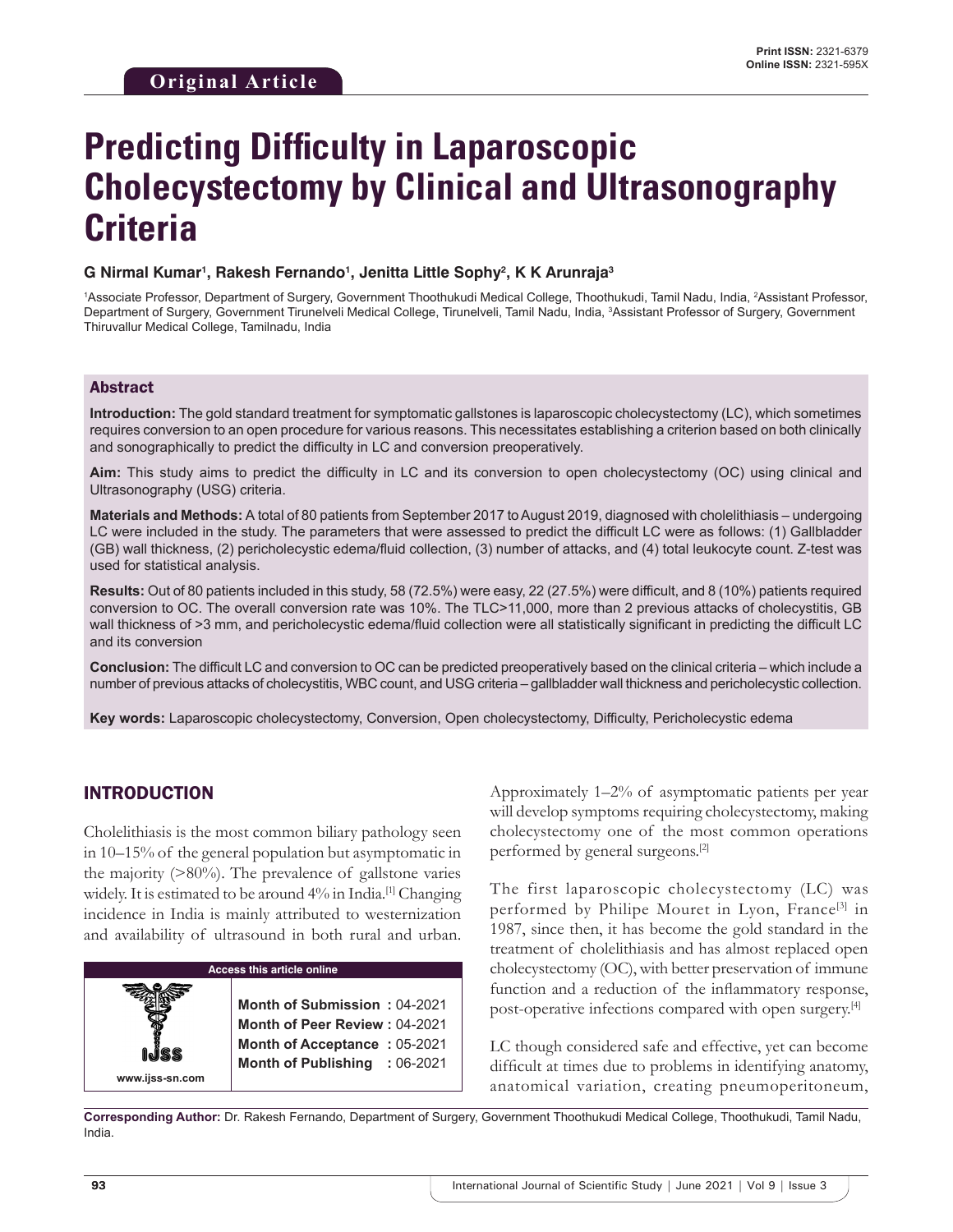accessing peritoneal cavity, releasing adhesions, and extracting the gallbladder (GB). LC with these problems along with the time taken more than normal is regarded as difficult GB.

USG has been shown to have an accuracy of 96% in the diagnosis of GB calculi.<sup>[5]</sup> The sensitivity with which USG can detect CBD calculi varies from 50 to 75%.[6] Thus, a few pre-operative ultrasonographic factors along with clinical criteria may help in the prediction of difficulties during LC.

The rate of conversion from LC to OC is 5–10% and with lesser morbidity and mortality comparable to or less than that of traditional OC when performed by an experienced laparoscopic surgeon.[7]

Appropriate planning to avoid complications and difficulties intraoperatively for the benefit of the patient and surgeon may be accomplished by a proper appreciation of these variables. Improved patient counseling, safety, and post-operative expectations are also other obvious benefits. Hence, it is necessary to study the predictive factors for difficult GB and therefore this study was undertaken.

#### **Aim**

This study aims to predict the difficulty in LC and its conversion to OC using clinical and Ultrasonography (USG) criteria.

## MATERIALS AND METHODS

This was prospective hospital-based study was carried out on 80 patients admitted in surgical wards of the Department of General Surgery, Tirunelveli Medical College from September 2017 to August 2019.

#### **Inclusion Criteria**

Patients aged between 20 and 75 who have been clinically and radiologically (USG abdomen) diagnosed with cholelithiasis were included in the study.

#### **Exclusion Criteria**

Patients below 20 years of age, patients with common bile duct (CBD) calculus, raised alkaline phosphatase and dilated CBD, where CBD exploration is needed, patients with features of obstructive jaundice, suspected malignant GB disease, and patient medically unfit for laparoscopic surgery were excluded from the study.

The patients confirmed by USG examination are evaluated with the following factors: Age, sex, body mass index (BMI), h/o previous hospitalization, h/o previous abdominal surgeries, h/o acute cholecystitis/pancreatitis, concurrent systemic illness, BMI, temperature previous abdominal surgeries, tenderness in the right upper quadrant, palpable GB, complete blood counts, and liver function test values, serum amylase.

#### **Sonographic Findings**

- GB wall thickness  $(\geq)$  /<3 mm)
- Pericholecystic collection
- Size and number of calculi impacted stone
- Hydrops of GB, perforated or gangrenous GB
- Anatomical variation
- Nature of liver parenchyma (normal, fatty infiltration, and liver fibrosis).

Following evaluation, the patients will be subjected to LC and the following operative parameters are noted:

- Access to peritoneal cavity (easy/difficult)
- Bleeding during surgery (normal/abnormal)
- GB bed dissection (easy/difficult)
- Injury to duct/artery
- Extraction of GB (easy/difficult), or
- Conversion to open surgery.

Analyses of pre-operative risk factors, their relation to the dependent factors were performed using *t*-test, Chi-square test, and significance  $(P = 0.05)$  was demonstrated. Results were computed using relevant software (SPSS).

# RESULTS

Among 80 patients, 19 (23.8%) had previous abdominal surgeries, 23 patients among 80 (28.8%) had a history of acute cholecystitis. In the present series, majority of the patients were in the age group of 51–75 years. Among the sample size of 80 patients, 62 were female and 18 were male. The difficulty of LC increases with BMI >28.5. Among the 80 patients, 28 patients had GB wall thickness of >3 mm, 18 patients had pericholecystic collection, 16 patients had liver fibrosis, and 47 patients had multiple GB stones. Among 80 patients, 22 patients had difficulty in access to the peritoneal cavity, 21 patients had difficulty in GB bed dissection, 20 patients had abnormal bleeding, 19 patients had difficulty in extraction of GB, and in eight patients, LC was converted to OC.

# **DISCUSSION**

LC has become the procedure of choice for the management of symptomatic gallstone disease. Difficult GB is a term used to denote if there is an increased surgical risk compared to standard cholecystectomies and has been associated with difficult dissection, altered anatomy, and increased risk of bleeding.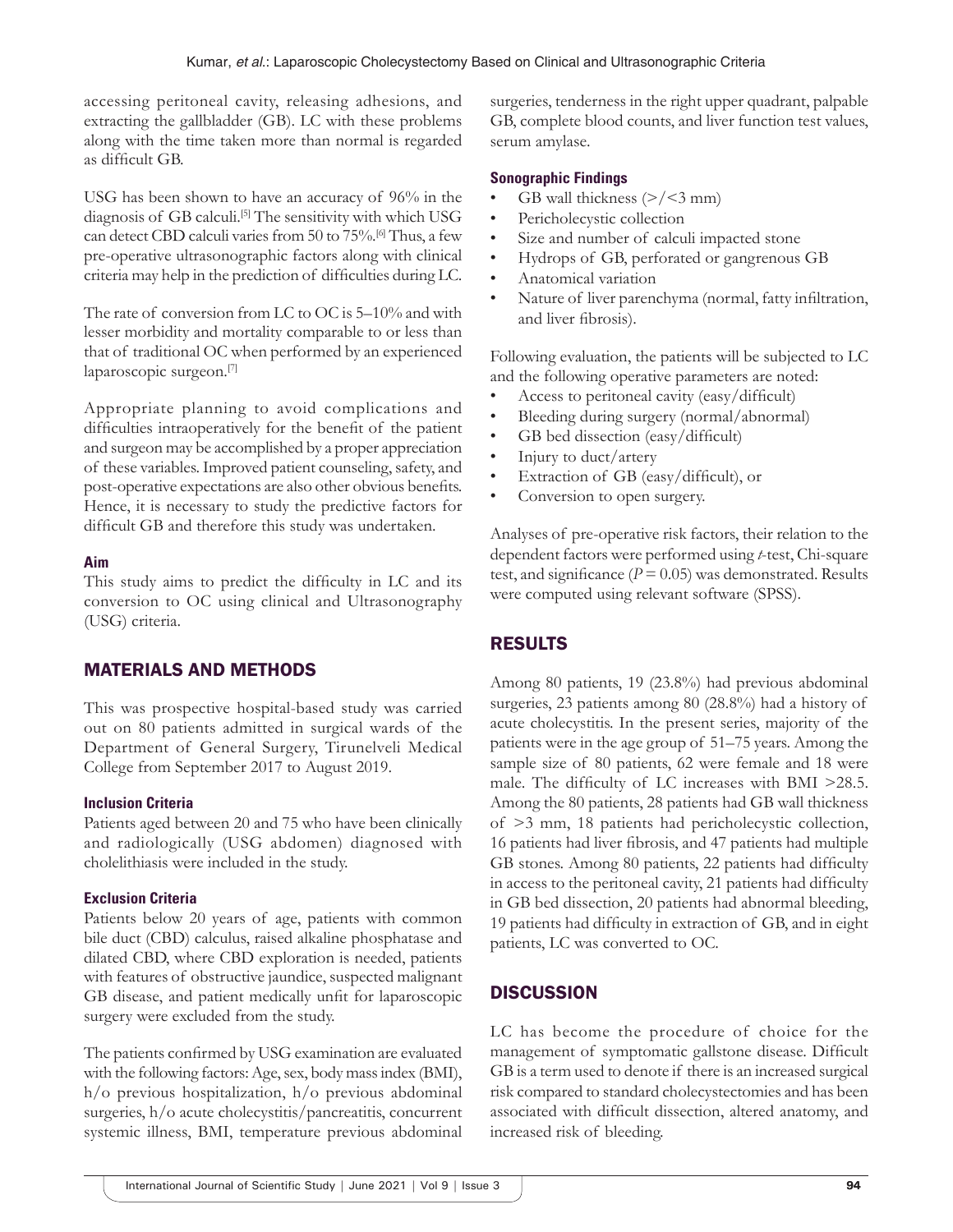Certain pre-operative parameters help surgeons decide whether to proceed with a minimally invasive approach or perform an open procedure. The use of a predictive score of operative difficulty is thus of primary interest to identify high-risk procedures and could be helpful to improve patient counseling, optimize surgical planning and operating room efficiency, detect patients at risk of complications, and change, when necessary, the operative technique.

The majority of the patients in the present series were in the age group of 51–75 years. In the present series, out of 80 patients, 62 were female, and 18were male. Among 80 patients, 19 (23.8%) had previous abdominal surgeries, 23 patients among 80 (28.8%) had a history of acute cholecystitis. In the present series of 80 patients, GB thickness >3 mm was found in 28 patients (35%), pericholecystic collection presents in 18 patients (22.5%), fibrosis of liver parenchyma presents in 16 patients (20%), and 47 patients (58.8%) had multiple GB stones [Table 1]. Among 80 patients, there was difficulty in access to the peritoneal cavity for 22 (27.5%) patients, difficult GB bed dissection in 21 (26.3%) patients, abnormal bleeding in 20 (25%) patients, and difficulty in extraction of GB in 19 (23.8%) patients. Eight cases were converted to OC [Table 2]. In other studies, of all LC, 1–13% requires conversion to an open for various reasons.[8]

In our study, the pre-operative parameters BMI, history of cholecystitis, previous abdominal surgery, GB wall thickness, pericholecystic collection, number of stones, and liver parenchyma were analyzed with operative parameters. Initially, univariate analysis was done and statistically significant factors were found followed by multivariate analysis.

BMI – in the present series, 22 patients had difficulty in access to the peritoneal cavity with a mean BMI of 32.14,

| Table 1: Ultrasonographic findings |                     |  |
|------------------------------------|---------------------|--|
| <b>USG abdomen findings</b>        | No. of patients (%) |  |
| GB thickness > 3 mm                | 28 (35)             |  |
| Pericholecystic collection         | 18(22.5)            |  |
| Fibrosis of liver parenchyma       | 16(20)              |  |
| Multiple gallstones                | 43 (58.8)           |  |

| <b>Table 2: Operative parameters</b>          |                     |
|-----------------------------------------------|---------------------|
| <b>Operative parameters</b>                   | No. of patients (%) |
| Difficulty in access to the peritoneal cavity | 22(27.5)            |
| Difficult GB bed dissection                   | 21(26.3)            |
| Abnormal bleeding                             | 20(25)              |
| Difficulty in the extraction of gallbladder   | 19(23.8)            |
| Converted to open cholecystectomy             | 8(10)               |

20 patients with mean BMI 28.38 had abnormal bleeding, 19 patients with a mean BMI of 32.026 had difficulty in extraction of GB, and eight patients with mean BMI of 32.475 were converted to open surgery. In a study by Bunkar *et al.* in 2017,<sup>[9]</sup> BMI of patients was <25 in 26 (26%) patients; 25.1–30 in 60 (60%) patients; and  $>$ 30 in 14 (14%) patients, and BMI  $>$ 30 was a significant predictor of difficulty. In a study by Mudgal *et al*. in 2018,[10] mean BMI for the patients undergoing a difficult LC was 30.96±2.12 kg/m2 while for those having an uneventful, LC was  $25.40$  ( $\pm 2.57$ ) kg/m<sup>2</sup> ( $P < 0.001$ ). Mean BMI for patients undergoing conversion to OP was  $32.00 \pm$ 1.21 kg/m2 while for those not having conversion was 26.71  $(\pm 3.34)$  kg/m<sup>2</sup> ( $P < 0.001$ ).

Among 19 patients with h/o previous abdominal surgery, nine patients had difficult access to the peritoneal cavity, eight patients had abnormal bleeding during surgery, 10 patients had difficult GB bed dissection, and five patients were converted to open surgery [Figure 1].

Among 23 patients with a history of acute cholecystitis, 10 patients had difficulty in access to the peritoneal cavity, 14 patients had to bleed, 16 patients had difficult GB bed dissection, 10 patients had difficult extraction of GB, and six patients were converted to open surgery [Figure 2].



**Figure 1: H/O previous abdominal surgery – 19 patients**



**Figure 2: H/O acute cholecystitis – 23 patients**